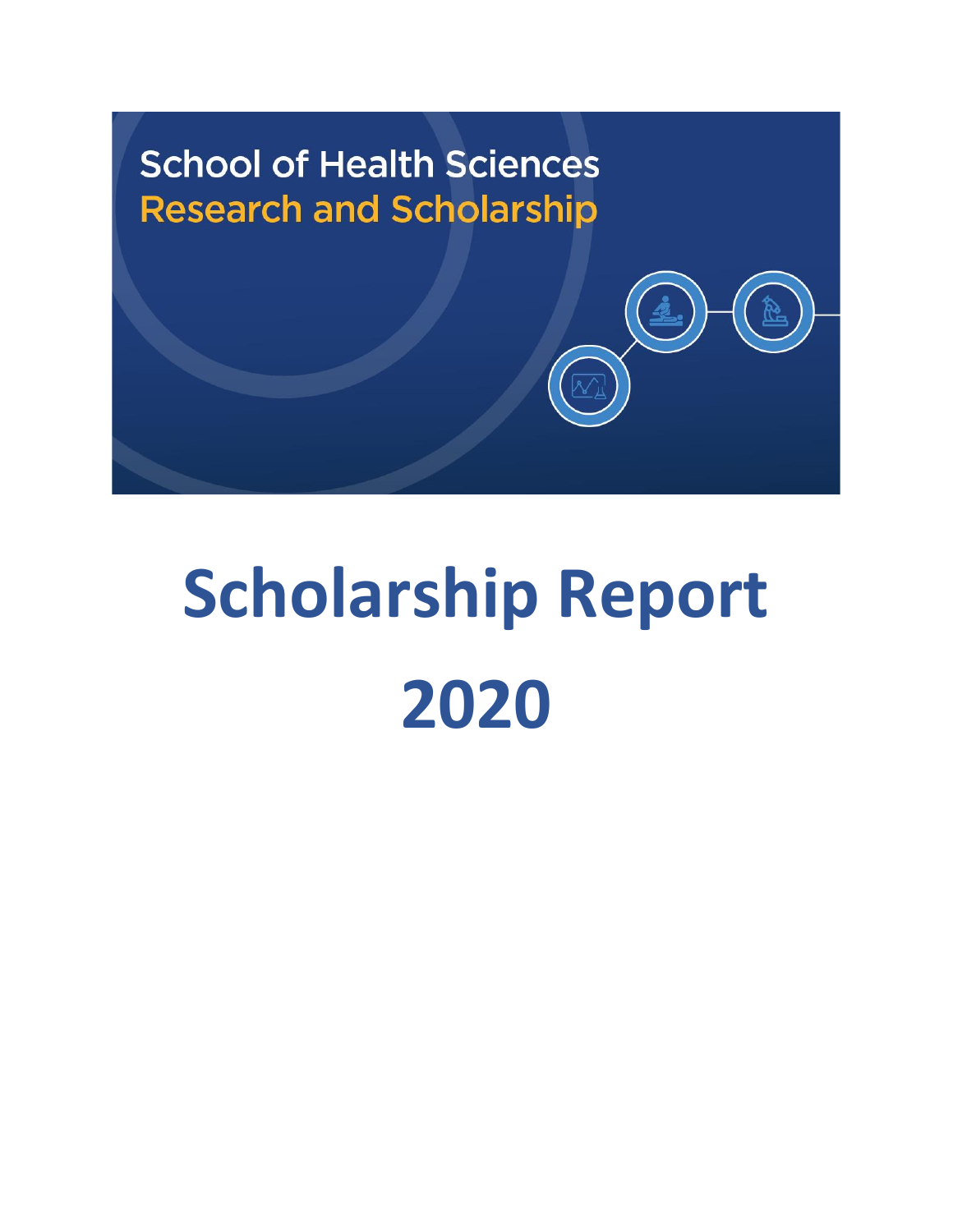## **Message from the Dean**

The School of Health Science has made one of its primary goals to increase the research and scholarship of its faculty members in all of our programs. This effort has been supported by the Senior Administration by giving us funds each year so that we can award small grants to support faculty research. Also, our Research Support and Development Committee headed by Dr. Frank Gardner and Dr. Meira Orentlicher has done much to support faculty research efforts through the many programs that they run each year. As Dean, I am very proud to present this list of faculty research efforts for 2020 and I thank our faculty for their hard work and dedication to research and scholarship.

> **Louis H. Primavera, PhD Dean**

#### **Peer-Reviewed Journals**

- American Journal of Occupational Therapy
- Cardiopulmonary Physical Therapy Journal
- Clinical Practice and Cases in Emergency Medicine
- Industrial and Organizational Psychology
- International Journal of Stress Management
- Internet Journal of Allied Health Sciences and Practice
- Journal of Alzheimer's Disease Reports
- Journal of Clinical Education in Physical Therapy
- Journal of Communication Disorders
- Journal of Speech, Language, and Hearing Research
- Medical Science Educator
- The Romanian Journal of Counseling
- Western Journal of Nursing Research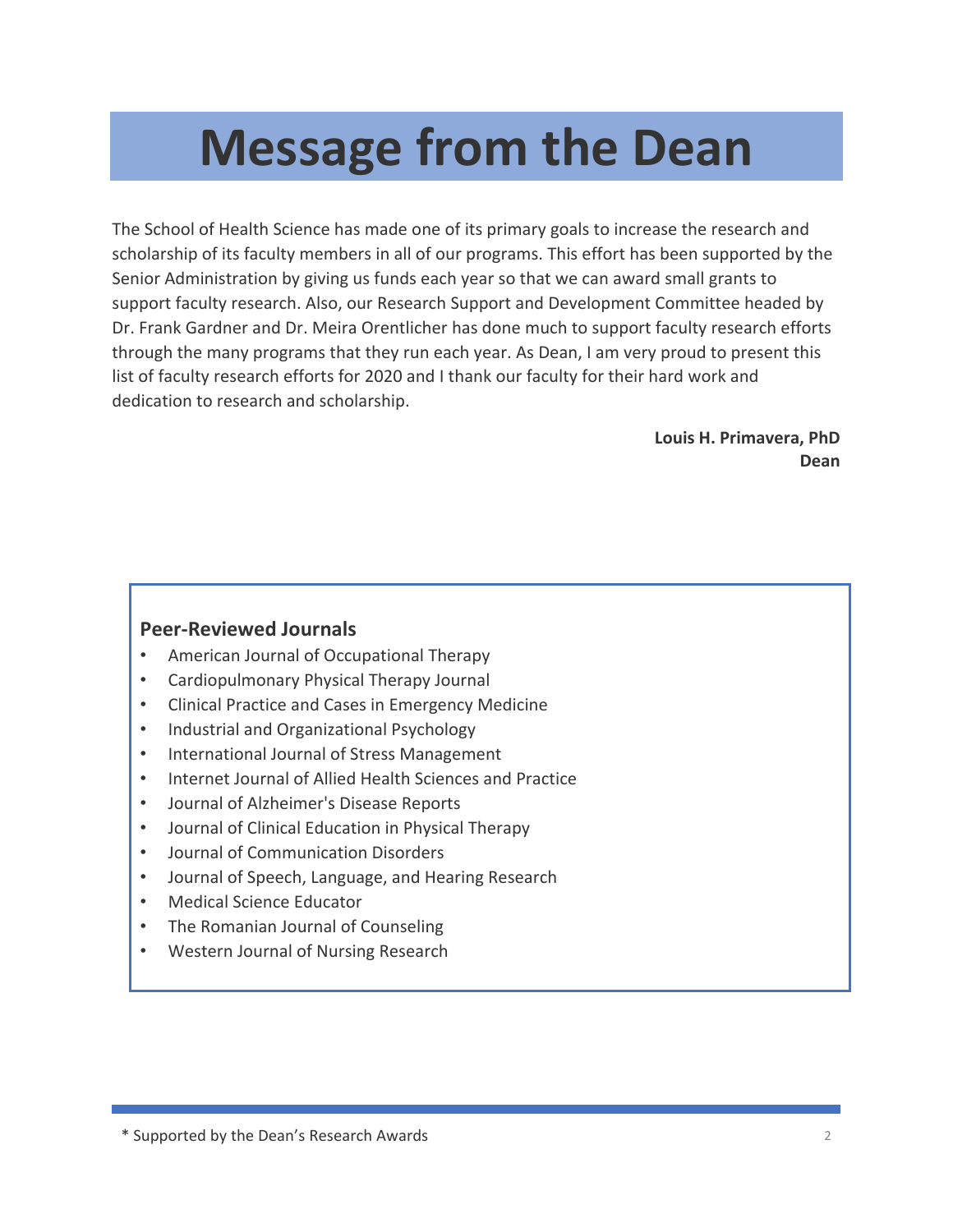## **Summary**

**In 2020, the faculty of the School of Health Sciences completed the following scholarship activities:**

#### **Grants:**

- 11 internal
- 1 external

#### **Publications:**

- 20 peer-reviewed articles
	- *4 in collaboration by two or more faculty members*
	- *5 supported by the SHS Dean's Research Awards*
- 1 book chapter

#### **External Presentations:**

- 3 invited expert keynote presentations
- 19 research platforms, paper presentations and workshops
- 15 posters
	- *7 supported by the SHS Dean's Research Awards*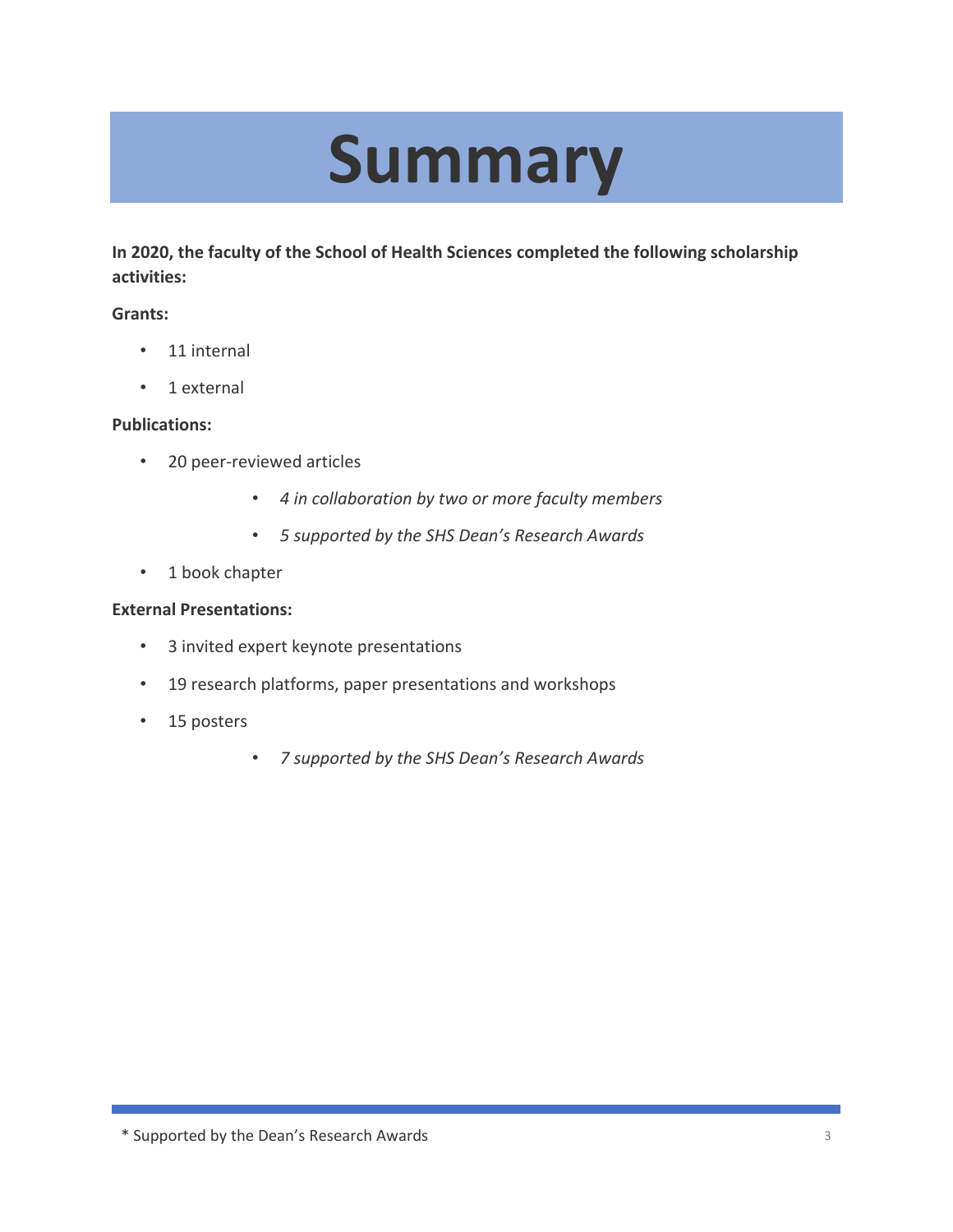## **Grants**

## **Behavioral Sciences**

#### **Lindeman, Karrie**

Awarded the SHS Dean's One-Time Award of Approximately \$300 for the study "Training Staff on Discrete Trial Teaching Using a Video Modeling Self-Made Error Correction Protocol."

## **Occupational Therapy**

#### **Chiariello, Beth**

Awarded the SHS Dean's Annual Seed Award for the study "Innovative Teaching Strategies to Promote Professional Communication and Behaviors in OT Students: Phase I – Improvisation."

#### **Collins, Tara**

Awarded the SHS Dean's Additional Funds for a Previous Award for the study "Exploring how Occupational Therapy Practitioners Prepare for Their Role as Fieldwork Educator and Their Use of Available Supports."

#### **Kardachi, Julie**

Awarded the SHS Dean's Annual Seed Award for the study "The Long-Term Effectiveness of the Fall Stop Move Strong Program on Reducing Falls and Fall Risks and Increasing Confidence in Community Dwelling Older Adults."

#### **Koenig, Virginia**

Awarded the SHS Dean's Annual Seed Award for the study "A Health Literacy Universal Precautions Workshop for Touro College's School of Health Sciences Students.

## **Physical Therapy**

#### **Garcia, Ralph**

Awarded the SHS Dean's Annual Seed Award for the study "Correlation between Ankle Strength and Range of Motion on Falls in Community Dwelling Older Adults (CDOA)."

#### **Lee, Daniel**

Awarded the SHS Dean's One-Time Award of Approximately \$300 for the study, "Older Adult Simulation Suit."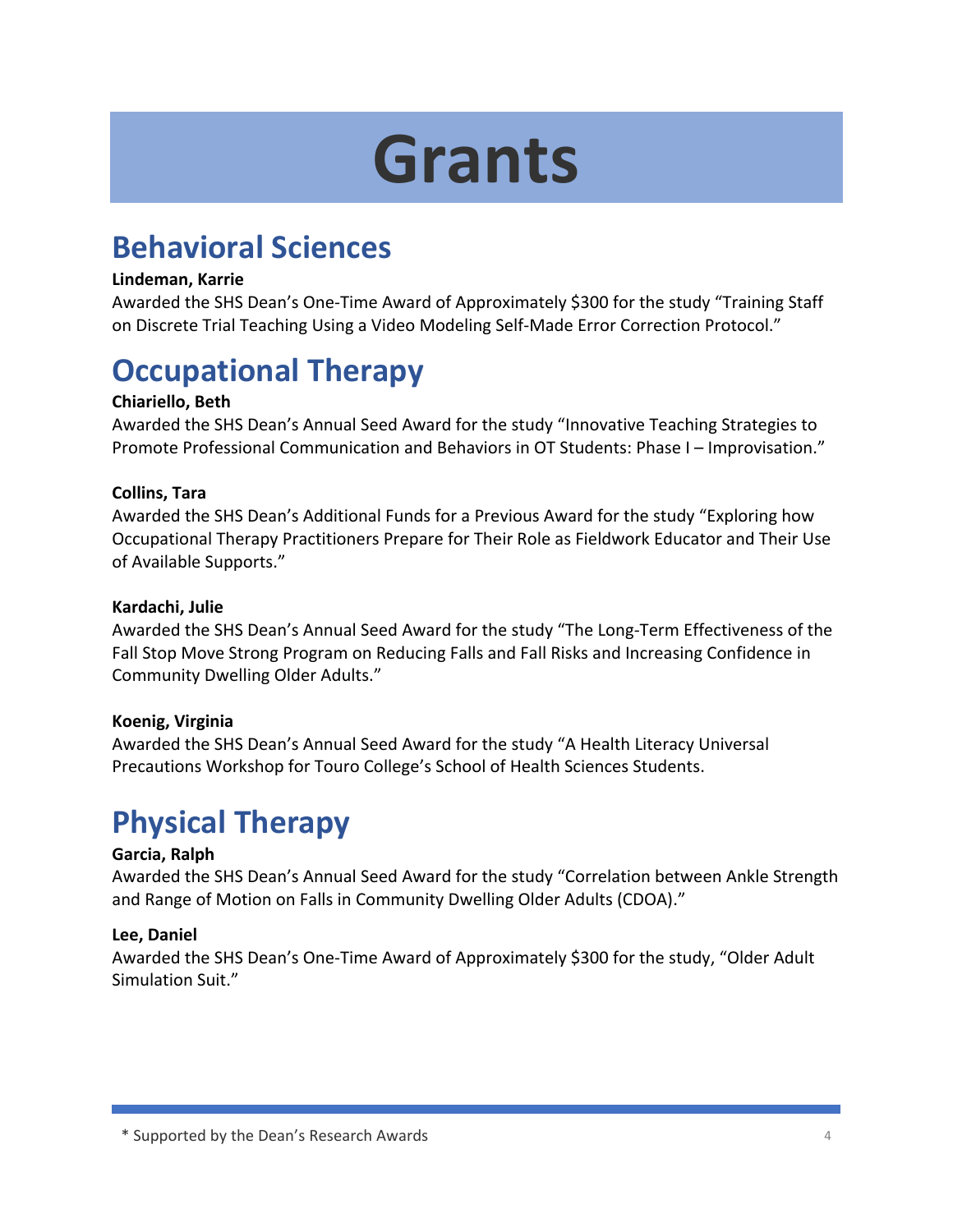#### **Pottorf, Ofra**

(In collaboration with Reddin, Vanessa) Awarded the SHS Dean's Annual Seed Award for the study, "Fracture Detection via Smartphone: A Proof-of-Concept Study."

#### **Reddin, Vanessa**

(In collaboration with Pottorf, Ofra) Awarded the SHS Dean's Annual Seed Award for the study, "Fracture Detection via Smartphone: A Proof-of-Concept Study."

#### **Schecter Weiner, Shira**

Awarded grant for the study, "Organization of Work Factors Associated with Work Ability among Aging Nurses" from the Education and Research Centers (ERC) of the National Institute for Occupational Safety and Health (NIOSH), Centers for Disease Control and Prevention (CDC).

### **Physician Assistant**

#### **Boyle, Paula**

Awarded the SHS Dean's One-Time Award of Approximately \$300 for the study, "Assessment of Grit and Emotional Intelligence as Predictors of Success in Physician Assistant Training."

## **Speech-Language Pathology**

#### **Weill, France**

Awarded the SHS Dean's Annual Seed Award for the study, "Characteristics of Robust Interactions between 12- and 30-Months Old Children and Adults: The Effect of Length of Utterance and Pragmatic Function."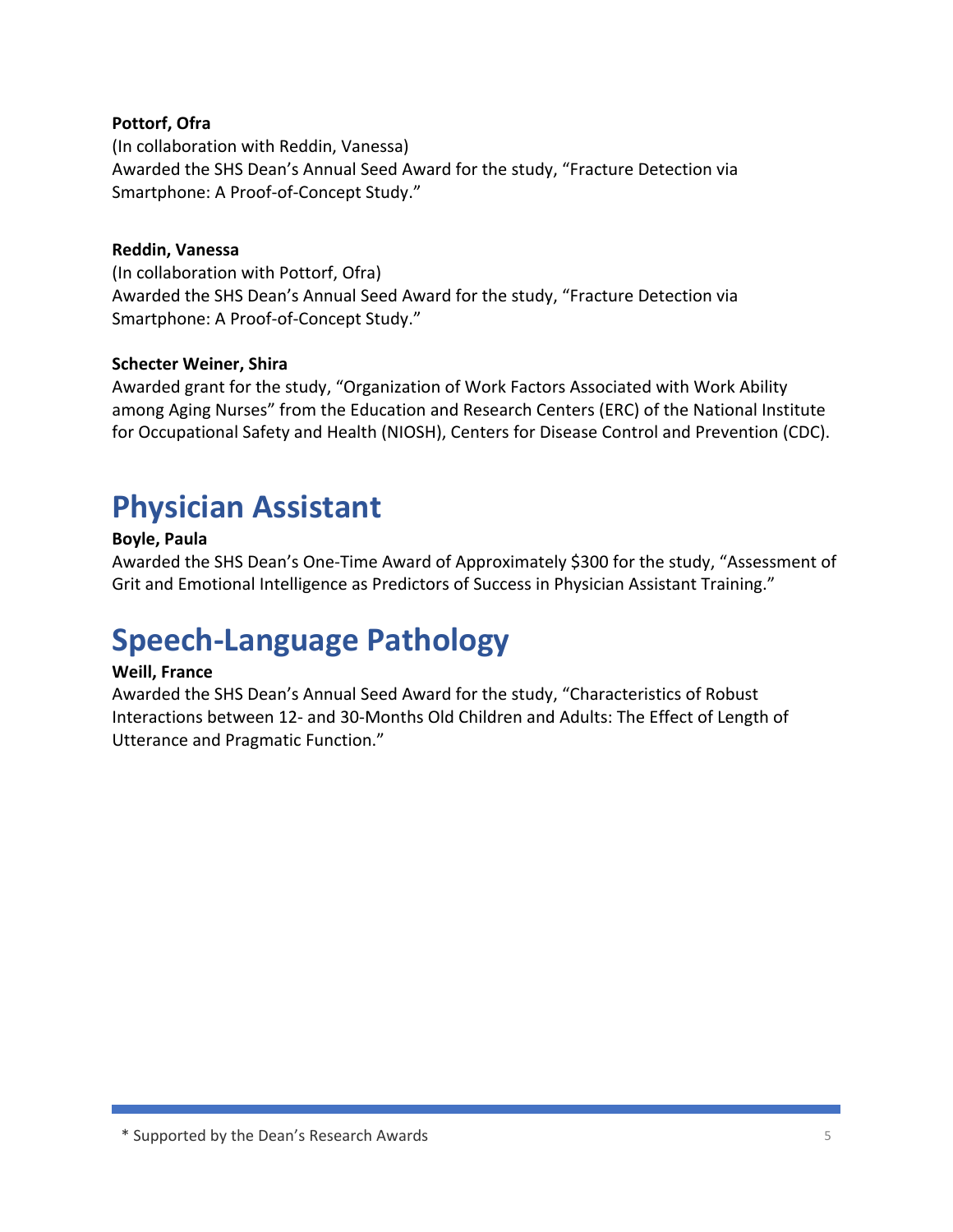## **Publications**

## **Dean's Office**

#### **Primavera, Louis**

Binstock, J. M., Pino, M. A., & **Primavera, L. H.** (2020). What physicians wished they would have learned in medical school: A survey. *Medical Science Educator, 30,* 299–306.

Andreev, A., Erdinc, B., Shivaraj, K., Schmutz, J., Levochkina, O., Bhowmik, D., Farag, F., Money, K. M., **Primavera, L. H.**, Gotlieb, V., & Sahni, S., (2020). The association between anemia of chronic inflammation and Alzheimer's Disease and related dementias. *Journal of Alzheimer's Disease Reports, 4*, 379–391. DOI: 10.3233/adr-200178

#### **Frank L. Gardner**

**Gardner, F. L.,** & Moore, Z. E. (2020). Mindfulness in sport contexts. In G. Tenenbaum & R. C. Eklund (Eds.), *Handbook of sport psychology* (4th ed., pp. 738–750). John Wiley & Sons. https://doi.org/10.1002/9781119568124.ch35

Glass, C. R., Pineau, T. R., Kaufman, K. A., **Gardner, F. L**., Moore, Z. E., & Baltzell, A. (2020). Clarifying the mindfulness muddle: A response to Wilson and Gearity's book review of three popular mindfulness interventions. *Journal of Sport Psychology in Action*, *11*, 138–141. https://doi.org/10.1080/21520704.2020.1765287

#### **Molinsky, Rivka**

(In collaboration with Schecter Weiner, Shira & Garcia, Ralph - PT)

\*Weiner, S. S., Garcia, R. K., & **Molinsky, R.** (2020). Influence of experience, stress and screen angle on muscle activity and musculoskeletal symptoms among student tablet users. *The XXXIInd Annual Occupational Ergonomics and Safety Conference*, 15–16.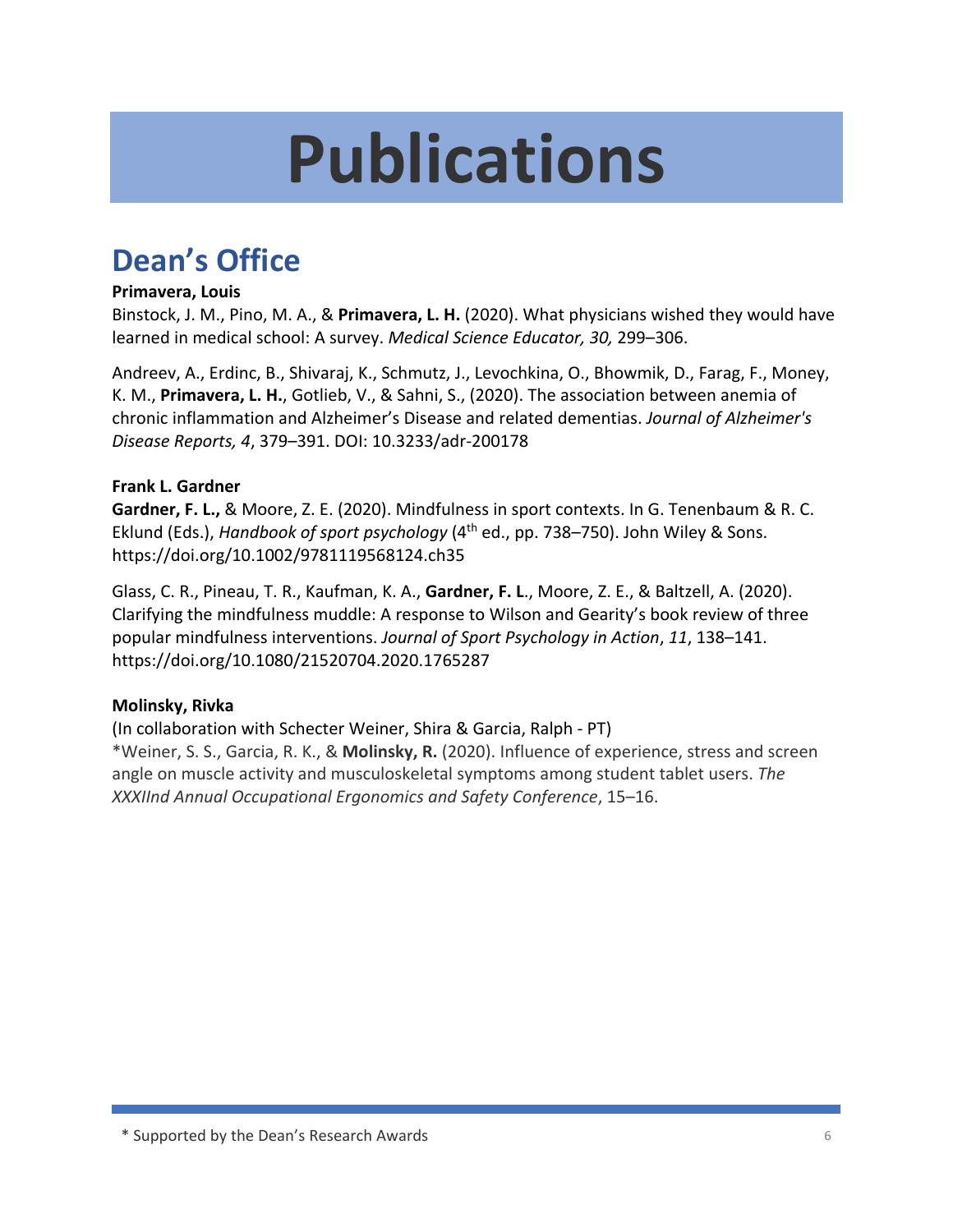## **Behavioral Sciences**

#### **Kerulis Schmucker, Amy**

Ma, J., **Kerulis, A. M**., Wang, Y., & Sachdev, A. R. (2020). Are workflow interruptions a hindrance stressor? The moderating effect of time-management skill. *International Journal of Stress Management, 27*(3), 252–261. DOI: 10.1037/str0000149

#### **Lapine, Caitlin**

Sachdev, A. R., **Lapine, C. M.**, & Sachdeva, A. (2020). Balancing empathy: Can professors have too much? *Industrial and Organizational Psychology, 13*(4), 479–481. DOI: 10.1017/iop.2020.83

#### **Suri, Tanupreet**

Goodrich, K. M. & **Suri, T.** (2020). A historical examination of computer-based therapeutic interactions: Where we have been and where we can go. *The Romanian Journal of Counseling*, *6*(1), 50-76.

## **Occupational Therapy**

#### **Buccinna , Michelle**

Buccinna, M. (2020). Formal stroke education program effects on OTs' competence & confidence. *American Journal of Occupational Therapy*, *74*, 7411520487p1. https://doi.org/10.5014/ajot.2020.74s1-po6314

#### **Chiariello, Beth**

**Chiariello, B**., Shaulov, S., Chambers, K., & Ratner, A. (2020). The transition from expert clinician to novice academician: The first three years. *American Journal of Occupational Therapy*, *74*, 7411505122p1. https://doi.org/10.5014/ajot.2020.74S1-PO3026

#### **Collins, Tara**

\*Karp, P., Lavin, K., & **Collins, T.** (2020). Exploring preparedness for competency in the role of clinical fieldwork educator. *American Journal of Occupational Therapy*, *74*, 7411505231p1. https://doi.org/10.5014/ajot.2020.74S1-PO9020

#### **Dapice Wong, Stephanie**

Richards, T. A., Clark, S., **Dapice Wong, S. J.**, Cohen, H. S., & Garber, S. L. (2020). Nurturing the prepared mind: Research during level II fieldwork. *American Journal of Occupational Therapy, 74*(1), 7401345020.

#### **Kardachi, Julie**

(In collaboration with Hagan, Laura & Schecter Weiner, Shira – PT) \*Weiner, S. S., Hagan, L., & **Kardachi, J.** (2020). A pilot study exploring the impact of interprofessional simulation on role clarity and student readiness for collaborative clinical practice. *Internet Journal of Allied Health Sciences and Practice, 18*(4).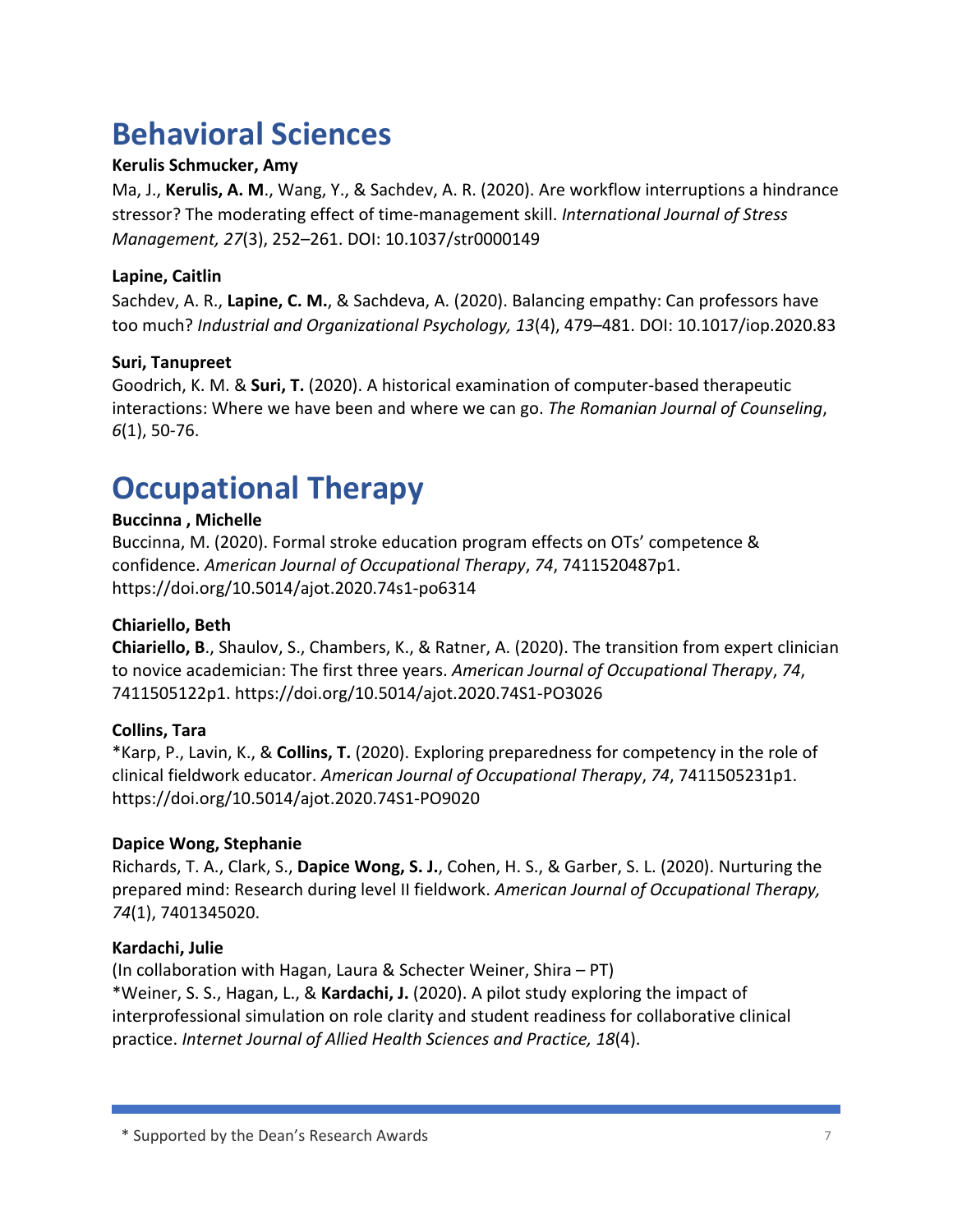#### **Koenig, Virginia**

Koenig, V. E. (2020). Development and implementation of a viable Level II occupational therapy fieldwork program in a juvenile justice setting. *Annals of International Occupational Therapy*, *4*, 44–52. https://doi.org/10.3928/24761222-20200923-02

## **Physical Therapy**

#### **Garcia, Ralph**

(In collaboration with Marks, Ted)

Marks, T., Berg, S. L., Granek, B., Rybakov, P., Taranenko, I., Yee, D., & **Garcia, R.** (2020). Physical therapy student reports of blood pressure guidelines learned in the classroom and observed and practiced in clinical experiences. *Cardiopulmonary Physical Therapy Journal,* Online Advance Release. DOI: 10.1097/CPT.0000000000000145

(In collaboration with Schecter Weiner, Shira & Molinsky, Rivka – Dean's Office) \*Weiner, S. S., **Garcia, R. K.,** & Molinsky, R. (2020). Influence of experience, stress and screen angle on muscle activity and musculoskeletal symptoms among student tablet users. *The XXXIInd Annual Occupational Ergonomics and Safety Conference*, 15–16.

#### **Hagan, Laura**

(In collaboration with Schecter Weiner, Shira)

\***Hagan, L.**, Weiner, S. S., & Rosen, Z. (2020). The impact of low-cost, optimal fidelity simulation on physical therapy students' clinical performance and self-efficacy: A pilot study. *Journal of Clinical Education in Physical Therapy, 2*.

(In collaboration with Schecter Weiner, Shira & Kardachi, Julie – OT) \*Weiner, S. S., **Hagan, L.**, & Kardachi, J. (2020). A pilot study exploring the impact of interprofessional simulation on role clarity and student readiness for collaborative clinical practice. *Internet Journal of Allied Health Sciences and Practice, 18*(4).

#### **Lee, Daniel**

Lee, D. (2020). Chapters 3 and 4 in the book *First step: A guide for adapting to limb loss* (8th ed.) Amputee Coalition.

#### **Marks, Ted**

(In collaboration with Garcia, Ralph)

**Marks, T**., Berg, S. L., Granek, B., Rybakov, P., Taranenko, I., Yee, D., & Garcia, R. (2020). Physical therapy student reports of blood pressure guidelines learned in the classroom and observed and practiced in clinical experiences. *Cardiopulmonary Physical Therapy Journal*  Online Advance Release. DOI: 10.1097/CPT.0000000000000145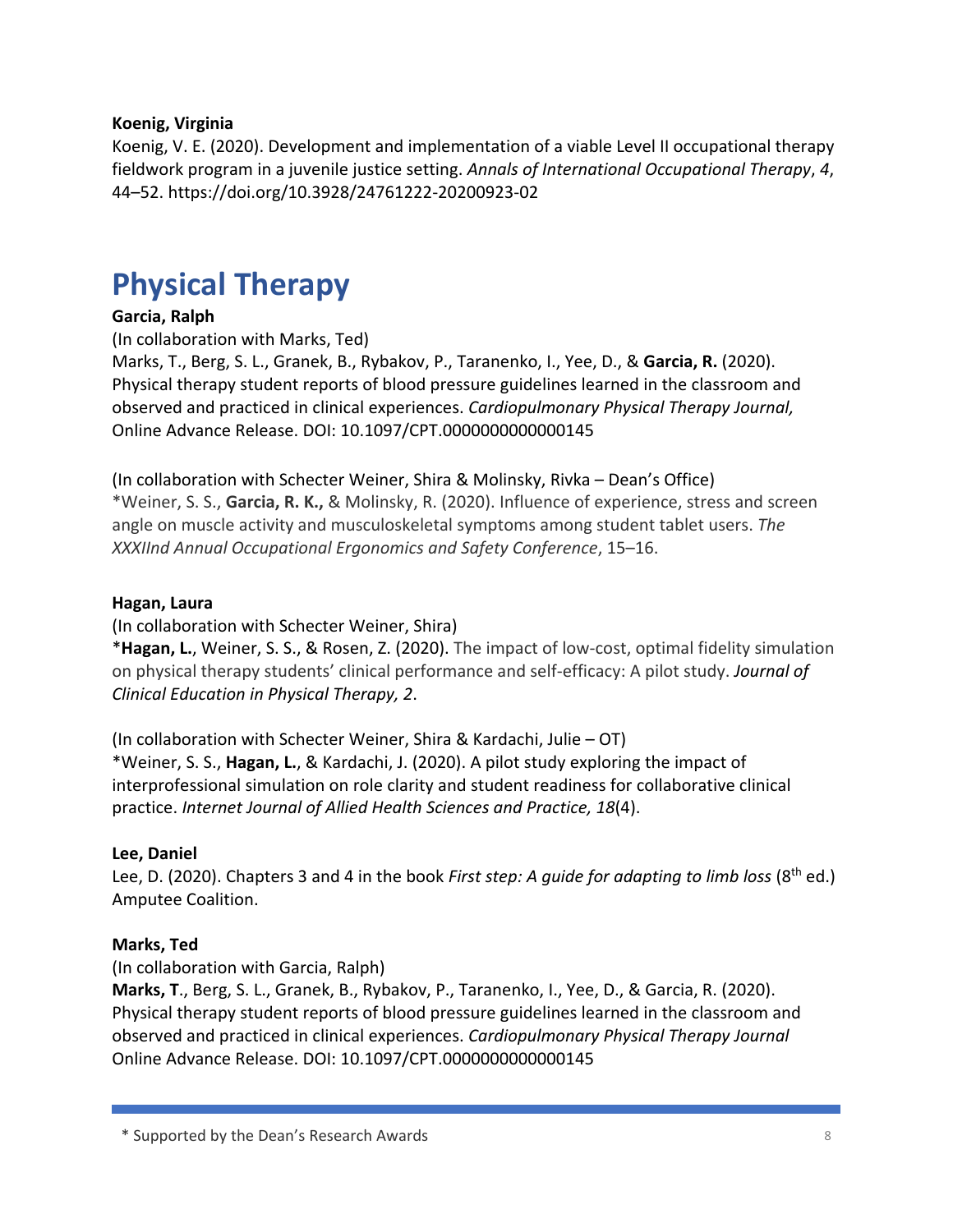#### **Schecter Weiner, Shira**

Stimpfel, A. W., Arabdjian, M., Liang, E., Sheikhzadeh, A., **Weiner, S. S.**, & Dickson, V. V. (2020). Organization of work factors associated with work ability among aging nurses. *Western Journal of Nursing Research, 42*(6), 397-404.

(In collaboration with Hagan, Laura)

\*Hagan, L., **Weiner, S. S.**, & Rosen, Z. (2020). The impact of low-cost, optimal fidelity simulation on physical therapy students' clinical performance and self-efficacy: A pilot study. *Journal of Clinical Education in Physical Therapy, 2*.

(In collaboration with Hagan, Laura & Kardachi, Julie – OT) \***Weiner, S. S.**, Hagan, L., & Kardachi, J. (2020). A pilot study exploring the impact of interprofessional simulation on role clarity and student readiness for collaborative clinical practice. *Internet Journal of Allied Health Sciences and Practice, 18*(4).

(In collaboration with Gracia, Ralph & Molinsky, Rivka – Dean's Office) **\*Weiner, S. S.,** Garcia, R. K., & Molinsky, R. (2020). Influence of experience, stress and screen angle on muscle activity and musculoskeletal symptoms among student tablet users. *The XXXIInd Annual Occupational Ergonomics and Safety Conference*, 15–16.

## **Physician Assistant**

#### **Flanagan-Kundle, Mary**

Leland, P., Roit, Z., Llovera, L., & **Flanagan-Kundle, M.** (2020). Spontaneous pneumothorax as a complication of COVID-19 pneumonia: A case report. *Clinical Practice and Cases in Emergency Medicine, 4*(4), 521-523. DOI: 10.5811/cpem.2020.8.49139

## **Speech-Language Pathology**

#### **Lee, Binna**

**Lee, B.** & Sidtis, D. (2020). Subcortical involvement in formulaic language: Studies on bilingual individuals with Parkinson's Disease. *Journal of Speech, Language, and Hearing Research, 63*(12), 4029-4045. DOI: 10.1044/2020\_JSLHR-19-00390

#### **Reichel, Isabella**

St. Louis, K., Hendricks, D., Wesierska, K., Przepiorka, A., Blachnio, A., Beucher, C., Abdalla, F., Flynn, T., **Reichel, I.**, Beste-Guldborg, A., Junuzovic,-Zunic, L., Gottwald, S., Hartley, J., Eisert, S., Johnson, K., Bolton-Grant, B., Sangani, M. T., Rezai, H., Salman, A., Mariswamy, P., Hudock, D., Spears, S., & Aliveto, E. (2020). Success in changing stuttering attitudes: A retrospective analysis of 29 intervention studies. *Journal of Communication Disorders, 84*(March-April).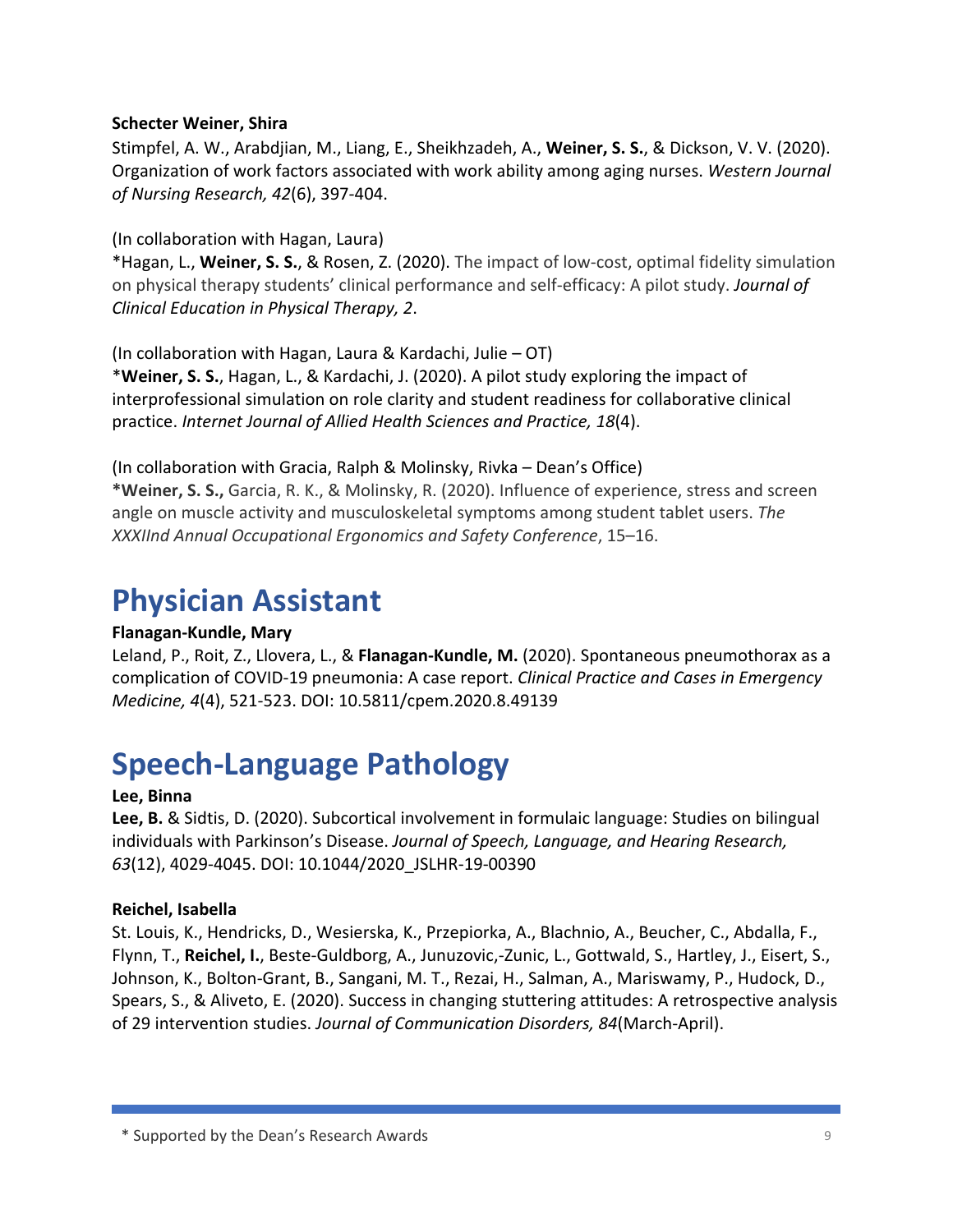## **Presentations**

## **Dean's Office**

#### **Molinsky, Rivka**

Molinsky, M. *Effective transition of a learning management system (LMS) as a platform for teaching and learning*. Paper presented at Northeast 2020 Regional Conference, College Reading and Learning Association, Riverdale, NY (March 5, 2020).

(In collaboration with Schecter Weiner, Shira & Garcia, Ralph – PT)

\*Weiner, S. S., Garcia, R., & **Molinsky, R**. *Interprofessional investigation of muscle activity and musculoskeletal symptoms among student tablet users: A pilot study*. International Society for Occupational Ergonomics and Safety, Newark, NJ (September 2020).

## **Behavioral Sciences**

#### **Asner-Self, Kimberly**

**Asner-Self, K. K.**, & Patel, D. *Poetry therapy in T-group*. Paper presented at the Association for Specialists in Group Work Biennial Conference, Dorado, Puerto Rico (January 31, 2020).

#### **Lapine, Caitlin**

**Lapine, C. M.**, Sachdev, A. R., & Salter, N. S. *Colorism in the workplace: Intergroup and intragroup discrimination.* Poster presented at the Society for Industrial and Organizational Psychology 35th Annual Conference (June 2020).

#### **Suri, Tanupreet**

**Suri, T.** & Daniel, D. *Communication, collaboration & community: A move towards holistic college counseling.* Poster presented at the American College Counseling Association Annual Conference, Washington, DC (February 2020).

**Suri, T.**, Woodford, J., Brammer, M. K., & Keim, J. *Self-care: Unique issues when counselors need counseling.* Poster presented at the 18th Annual Hawaii International Conference on Education, Honolulu, HI (January 2020).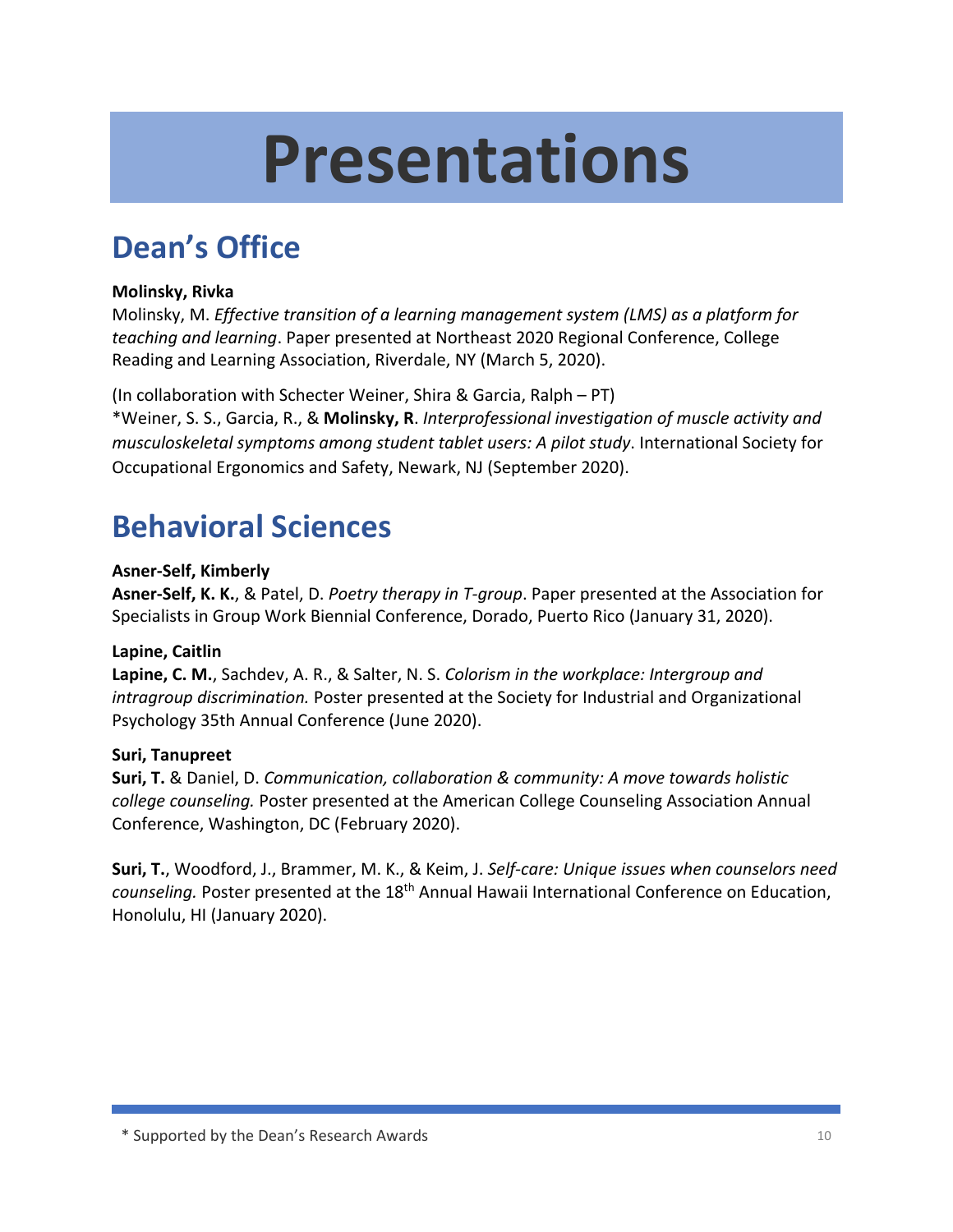## **Occupational Therapy**

#### **Buccinna, Michelle**

Buccinna, M. *Formal online stroke education program effects on OTs' competence and confidence in clinical practice*. Poster presented at the 2020 American Occupational Therapy Association (AOTA) Education Summit (October 15, 2020).

(In collaboration with Collins, Tara & Cullinane, Debra)

**Buccinna, M.**, Collins, T., & Cullinane, D. *Virtual health promotion fieldwork experiences with assisted living facilities: Keeping adults connected during COVID-19*. Poster presented at the NYSOTA 2020 Virtual Conference, New York State Occupational Therapy Association (November 13, 2020).

#### **Chiariello, Beth**

Chiariello, B. *Update on NYS OTPAC*. Paper presented at the NYSOTA 2020 Virtual Conference, New York State Occupational Therapy Association (November 15, 2020).

#### **Collins, Tara**

(In collaboration with Buccinna, Michelle & Cullinane, Debra)

Buccinna, M., **Collins, T.**, & Cullinane, D. *Virtual health promotion fieldwork experiences with assisted living facilities: Keeping adults connected during COVID-19*. Poster presented at the NYSOTA 2020 Virtual Conference, New York State Occupational Therapy Association (November 13, 2020).

#### **Cullinane, Debra**

(In collaboration with Buccinna, Michelle & Collins, Tara)

Buccinna, M., Collins, T., & **Cullinane, D**. *Virtual health promotion fieldwork experiences with assisted living facilities: Keeping adults connected during COVID-19*. Poster presented at the NYSOTA 2020 Virtual Conference, New York State Occupational Therapy Association (November 13, 2020).

#### **Dapice Wong, Stephanie**

(In collaboration with Orentlicher, Meira)

Orentlicher, M. L. & **Dapice Wong, S. J.** *Engaging clinicians as primary investigators in an academic program: A model for increasing scholarship in occupational therapy practice*. Paper presented at the NYSOTA 2020 Virtual Conference, New York State Occupational Therapy Association (November 15, 2020).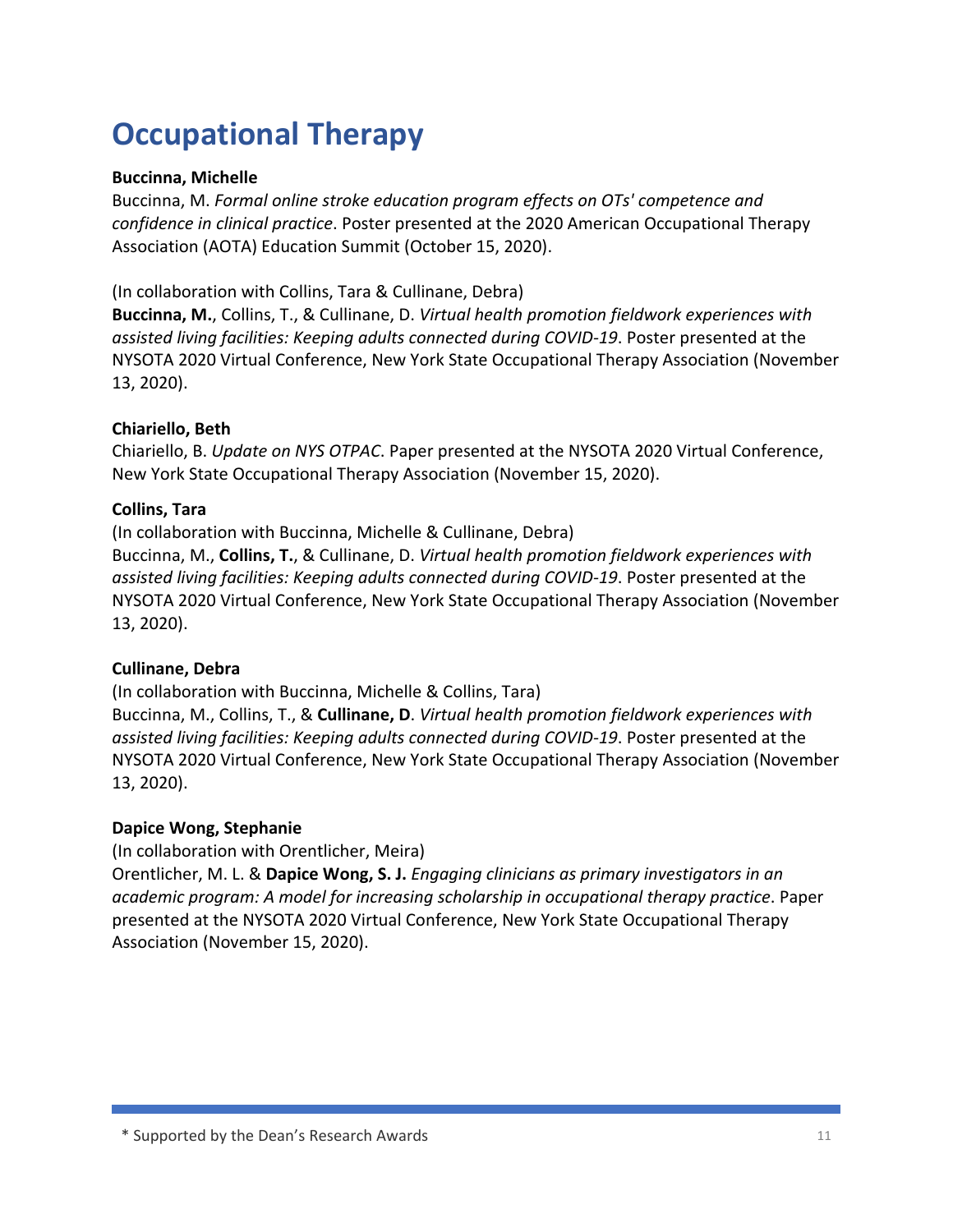#### **Orentlicher, Meira**

Orentlicher, M. L. *Best-practice, student-centered transition services for occupational and physical therapists.* Keynote presentation at the 2020 Occupational and Physical Therapy State Conference, Iowa Department of Education (April 3, 2020).

**Orentlicher, M. L.**, Frattarola-Saulino, M., Perry, K., & Obermeyer, I. *Personal and policy considerations for planning and implementing self-directed supports and disability benefits: Results from action research*. Paper presented at the Social Policy and Disability Symposium, Fordham University (November 13, 2020).

(In collaboration with Dapice Wong, Stephanie)

**Orentlicher, M. L.,** & Dapice Wong, S. J. *Engaging clinicians as primary investigators in an academic program: A model for increasing scholarship in occupational therapy practice*. Paper presented at the NYSOTA 2020 Virtual Conference, New York State Occupational Therapy Association (November 15, 2020).

#### **Zeidler, Serena**

\***Zeidler, S.**, Spencer, J., Sauvigne-Kirsch, J., Gallagher, V., & Wiggins, K. *Using AOTA's Vision 2025 to overcome barriers & create pathways for leadership in school-based practice*. Keynote presentation at the 2020 American Occupational Therapy Association (AOTA) Specialty Conference Children & Youth, virtual (December 3, 2020).

\*Spencer, J., **Zeidler, S.**, & Gallagher, V. *Conversations that Matter: Equal pay for equal work: The barriers limiting school-based practitioners from advancement and our mission to knock them down.* Paper presented at the NYSOTA 2020 Virtual Conference, New York State Occupational Therapy Association (November 15, 2020)

## **Physical Therapy**

#### **Corio, Frances**

(In collaboration with Troiano, Robert)

**Corio, F. M.** & Troiano, R. A. *Investigating current trends in prosthetic prescription.* Poster presented at the Combined Sections Meeting of the American Physical Therapy Association, Boulder, CO (February 2020).

#### **Garcia, Ralph**

(In collaboration with Schecter Weiner, Shira & Molinsky, Rivka – Dean's Office) \*Weiner, S. S., **Garcia, R.,** & Molinsky, R. *Interprofessional investigation of muscle activity and musculoskeletal symptoms among student tablet users: A pilot study*. International Society for Occupational Ergonomics and Safety, Newark, NJ (September 2020).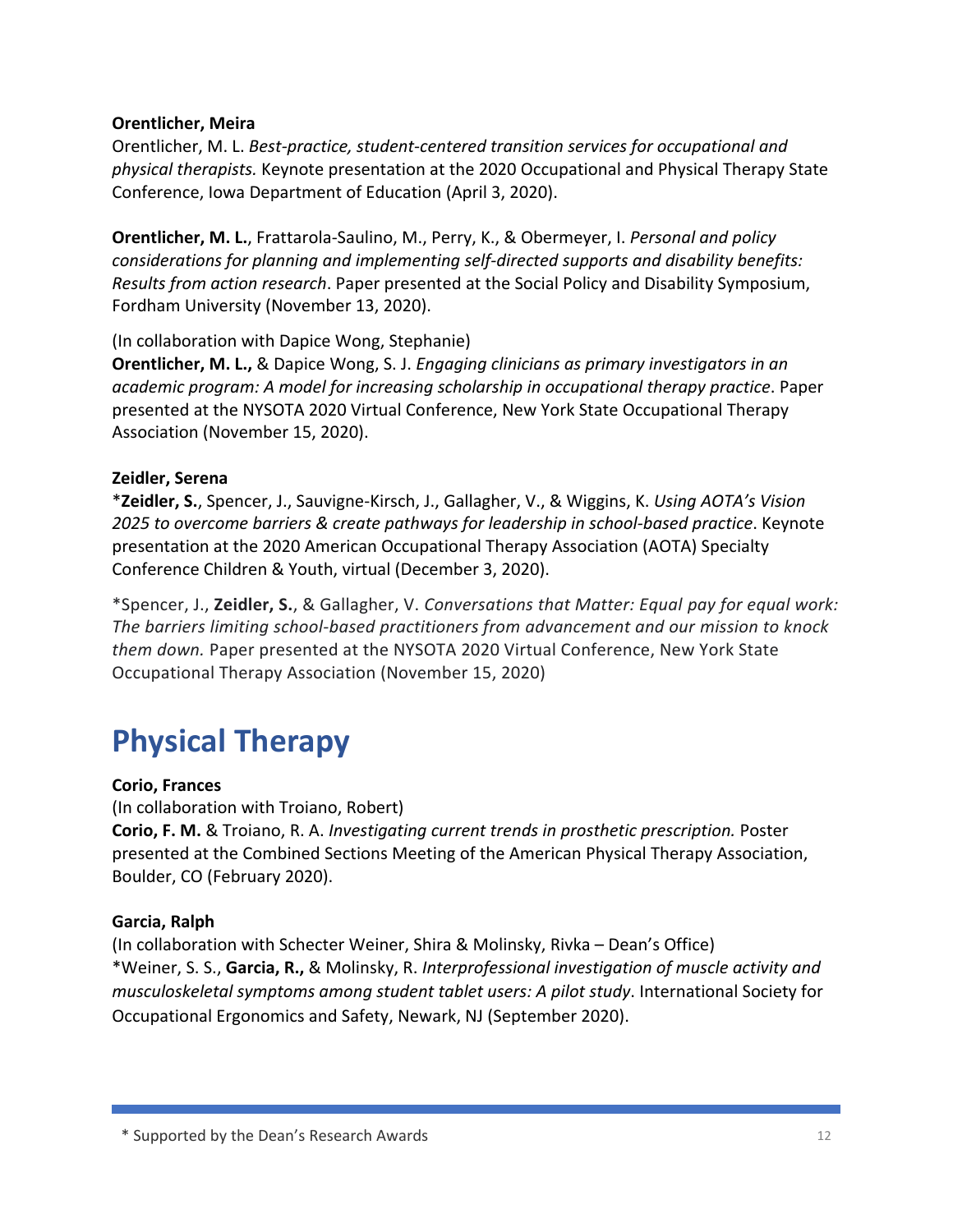#### **Hagan, Laura**

**Hagan, L.**, Tovin, M., Silberman, N., & Rone-Adams, S. *The lived experience of exemplary physical therapist students in clinical Education: A phenomenological study*. Poster presented at the Health Professions Division REACH Day at Nova Southeastern, Fort Lauderdale, FL (February 2020).

(In collaboration with Marks, Ted, Pottorf, Ofra & Thakkar, Rima)

Marks, T., Thakkar, R., Pottorf, O., & **Hagan, L.** *How first clinical experiences influence physical therapy beliefs regarding blood pressure assessment*. Platform Presentation at the American Physical Therapy Association (APTA) Combined Sections Conference, Denver, Co (February 15, 2020).

#### **Hayes, Joseph**

(In collaboration with Lee, Daniel & Pottorf, Ofra)

Pottorf, O., **Hayes, J. G.** & Lee, D. J. *The impact of patient simulation on developing professional behavior skills during a clinical education experience*. Poster presented at the American Physical Therapy Association's NEXT Conference, Phoenix, AZ (June 2020).

#### **Lee, Daniel**

Lee, D. J. *Keeping the core strong during COVID*. Amputee Coalition of America 2020 National Conference (August 2020).

Lee, D. J. *Self-management assessment for the residuum and prosthesis (S.M.A.R.T.)*. Extremity Trauma and Amputation Center of Excellence, United States Department of Defense (October 2020).

**Lee, D. J.**, Grover, P., & Reeves, K. *Innovations in limb loss restoration & rehabilitation*. American Congress of Rehabilitation Medicine, Atlanta, GA (October 2020).

Wong, K., Lamberg, E. J., **Lee, D. J.,** Rufino, R. *Comorbidities impact functional mobility after amputation: What's a PT to do?* Combined Sections Meeting of the American Physical Therapy Association, Boulder, CO (February 2020).

(In collaboration with Pottorf, Ofra)

\*Pottorf, O., **Lee, D. J.,** & Abramowitz, A. *Reliability and criterion validity of forearm range of motion using a smartphone application.* Poster presented at the Combined Sections Meeting of the American Physical Therapy Association, Boulder, CO (February 2020).

(In collaboration with Hayes, Joseph & Pottorf, Ofra)

Pottorf, O., Hayes, J. G. & **Lee, D. J.** *The impact of patient simulation on developing professional behavior skills during a clinical education experience*. Poster presented at the American Physical Therapy Association's NEXT Conference, Phoenix, AZ (June 2020).

<sup>\*</sup> Supported by the Dean's Research Awards 13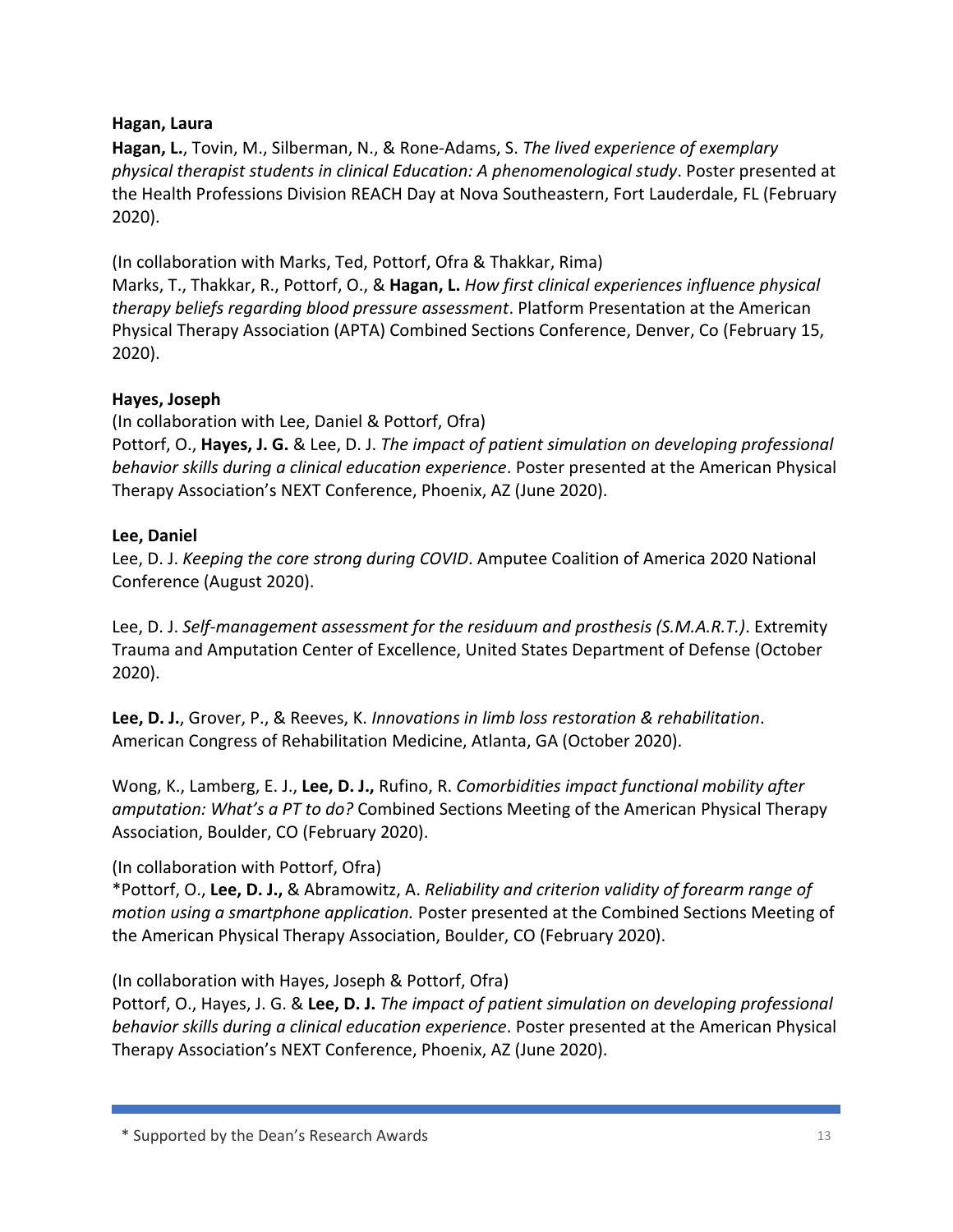#### **Marks, Ted**

(In collaboration with Hagan, Laura, Pottorf, Ofra & Thakkar, Rima) **Marks, T.,** Thakkar, R., Pottorf, O., & Hagan, L. *How first clinical experiences influence physical therapy beliefs regarding blood pressure assessment*. Platform Presentation at the American Physical Therapy Association (APTA) Combined Sections Conference, Denver, Co (February 15, 2020).

#### **Pottorf, Ofra**

(In collaboration with Lee, Daniel)

\***Pottorf, O.,** Lee, D. J., & Abramowitz, A. *Reliability and criterion validity of forearm range of motion using a smartphone application.* Poster presented at the Combined Sections Meeting of the American Physical Therapy Association, Boulder, CO (February 2020).

(In collaboration with Hayes, Joseph & Lee, Daniel)

**Pottorf, O.**, Hayes, J. G. & Lee, D. J. *The impact of patient simulation on developing professional behavior skills during a clinical education experience*. Poster presented at the American Physical Therapy Association's NEXT Conference, Phoenix, AZ (June 2020).

(In collaboration with Hagan, Laura, Marks, Ted & Thakkar, Rima)

Marks, T., Thakkar, R., **Pottorf, O.,** & Hagan, L. *How first clinical experiences influence physical therapy beliefs regarding blood pressure assessment*. Platform Presentation at the American Physical Therapy Association (APTA) Combined Sections Conference, Denver, Co (February 15, 2020).

#### **Schecter Weiner, Shira**

(In collaboration with Garcia, Ralph & Molinsky, Rivka – Dean's Office) \***Weiner, S. S.**, Garcia, R., & Molinsky, R. *Interprofessional investigation of muscle activity and musculoskeletal symptoms among student tablet users: A pilot study*. International Society for Occupational Ergonomics and Safety, Newark, NJ (September 2020).

#### **Thakkar, Rima**

(In collaboration with Hagan, Laura, Marks, Ted & Pottorf, Ofra)

Marks, T., **Thakkar, R**., Pottorf, O., & Hagan, L. *How first clinical experiences influence physical therapy beliefs regarding blood pressure assessment*. Platform Presentation at the American Physical Therapy Association (APTA) Combined Sections Conference, Denver, Co (February 15, 2020).